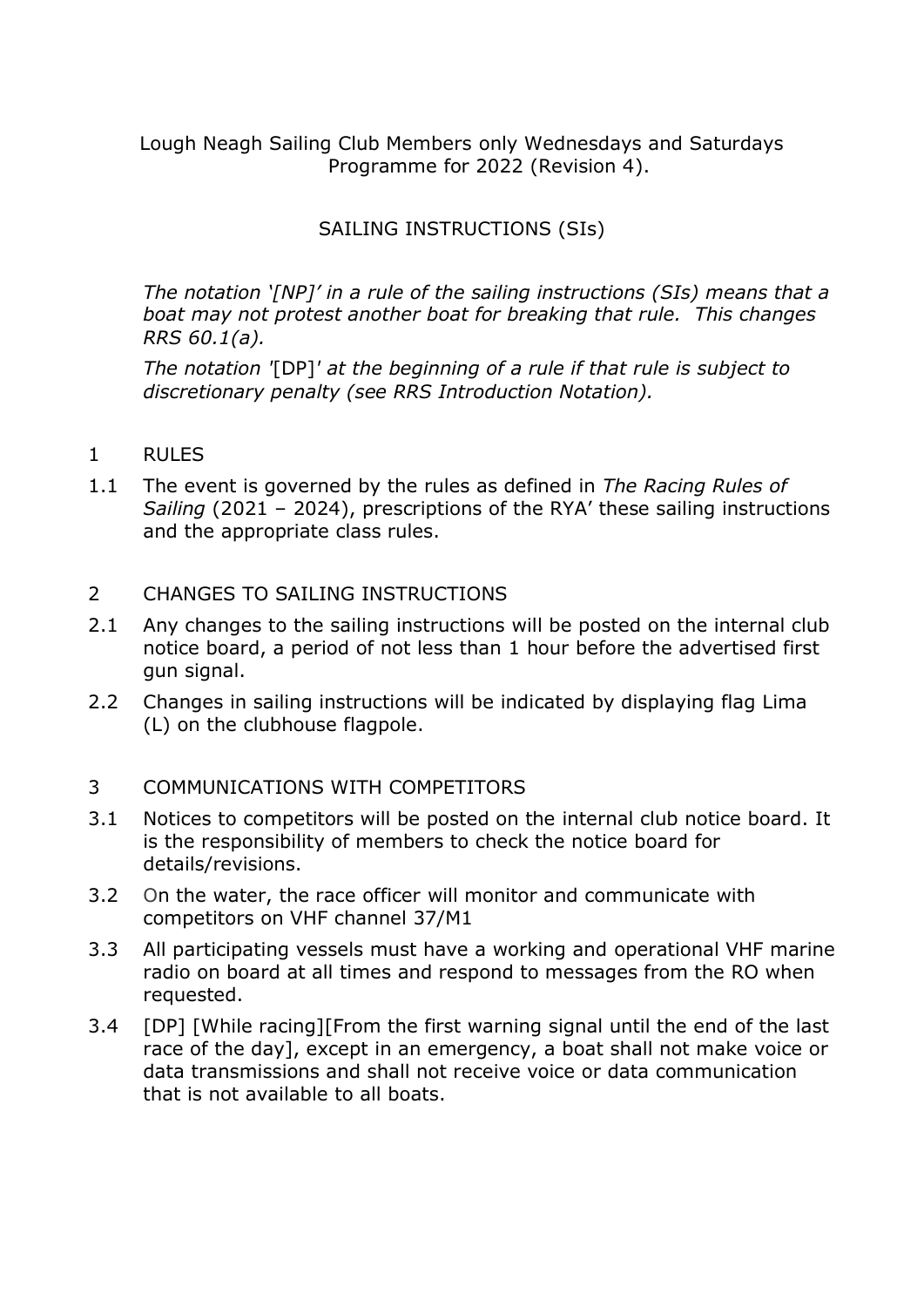- 4 CODE OF CONDUCT
- 4.1 [DP] Competitors and support persons shall comply with reasonable requests from race officials.
- 4.2 [DP] Competitors and support persons shall [handle any equipment][or][place advertising provided] by the organizing authority with care, seamanship, in accordance with any instructions for its use and without interfering with its functionality.
- 4.3 All members are requested to give due consideration to all other users of the water and within the vicinity of the club.
- 4.4 All members are expected to keep to Craigavon Borough Council's rules and regulations in the Oxford Island Facility
- 5 SIGNALS MADE ASHORE
- 5.1 Signals made ashore will be displayed at the flagpole at the clubhouse.
- 6 SCHEDULE OF RACES
- 6.1 The cruiser schedule for the Wednesday night races and Saturday afternoon races can be found under the sailing tab on the club website at https://www.loughneaghsailingclub.org
- 6.2 Any revision to the schedule will be published on the club website and on the internal club notice board and the change is made according to SI 2.1.
- 6.3 The scheduled time of the warning signal for the race each day is displayed on the cruiser schedule on the club website at https://www.loughneaghsailingclub.org
- 6.4 To alert boats that a race or sequence of races will begin soon, the orange starting line flag will be displayed at least five minutes before a warning signal is made.
- 7 CLASS FLAGS
- 7.1 LNSC will run two cruiser classes. Skippers must declare their intentions to compete in their chosen class prior to the start of the first race of the series.
- 7.2 The class flags are as follows:

The Joint Class Flag – Echo

The Spinnaker Class Flag – Green Flag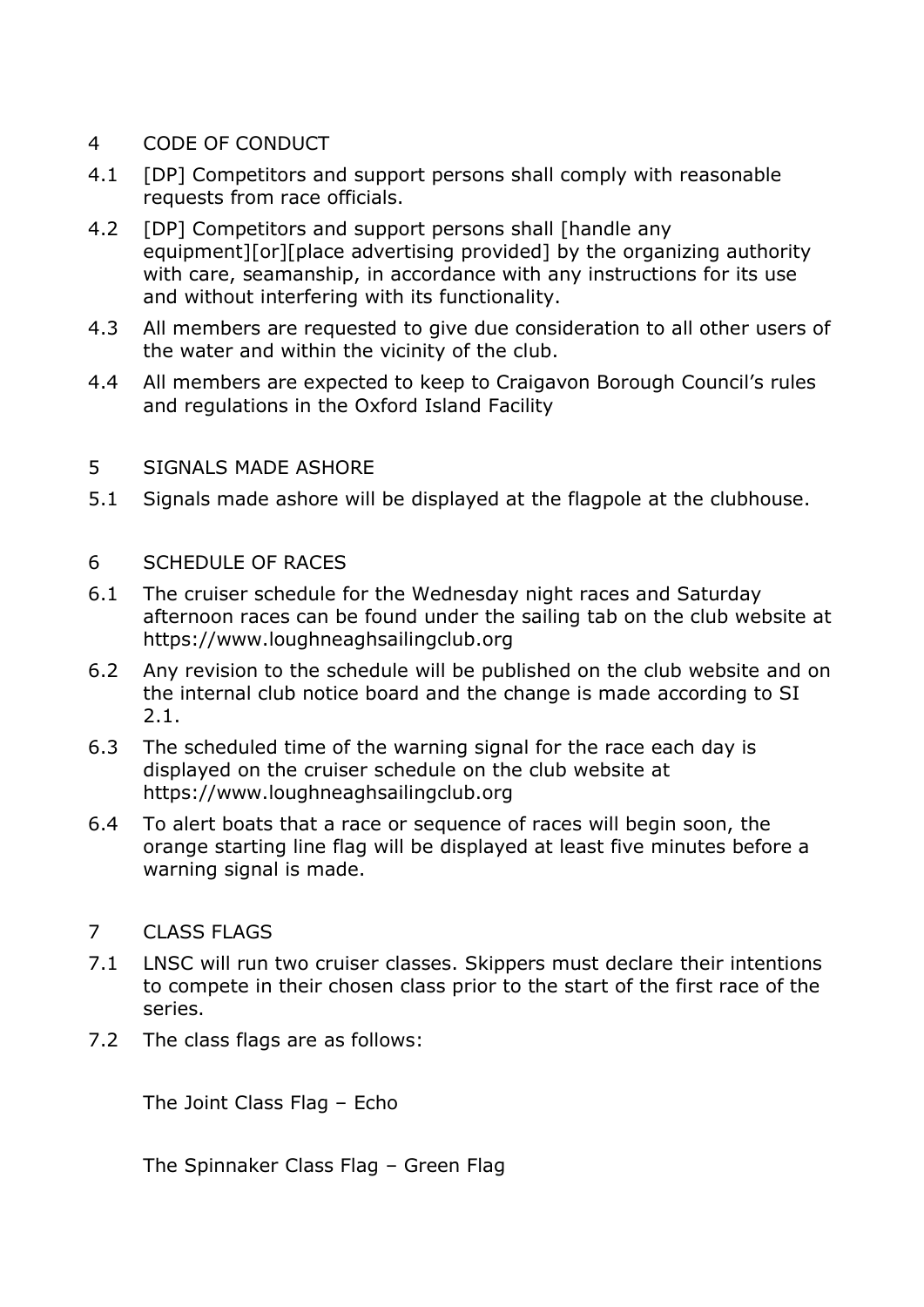The White Sail Class Flag – Quebec

#### 8 RACING AREA

8.1 A map showing LNSC's racing area and approximate location of various racing marks can be found on the internal notice board in the clubhouse.

### 9 COURSES

- 9.1 The course to be sailed and the descriptions of the marks to be used will be red out to the fleet by VHF radio on channel 37/M1 and where possible by WhatsApp before the warning signal (first gun) is sounded.
- 9.2 When a committee boat start is used, the race officer will display the course at the racing notice board, situated inside the clubhouse.
- 9.3 All cardinal marks must be adhered to during racing. Cardinal Mark 27 (The Iron Man) must be adhered to during the starting sequence.

### 10 MARKS

- 10.1 All LNSC course marks are designated rounding marks. For safety reasons a course set to or from the number 7 mark from any of the following marks 1, 2, start or finish, will not require a boat to round number 4.
- 11 OBSTRUCTIONS N/A
- 12 THE START
- 12.1 Starting times will be published on the racing programme, but may be postponed at the discretion of the sailing committee/race officer (e.g. adverse weather conditions)
- 12.2 The Starting Line will be a line formed between a pole displaying an orange flag below the old starting battery hut and the middle of the top white transit mark on the rig shore. Boats are not permitted to start between the Starting Battery and the Iron Man (see (9.3 reference adherence to cardinal marks). When committee boat starts are used, the starting line is between the committee boat displaying an orange flag and a mark dropped as the pin end. to be finished.
- 12.3 Starting Procedure races will be started using RRS 26 (5,4,1,0)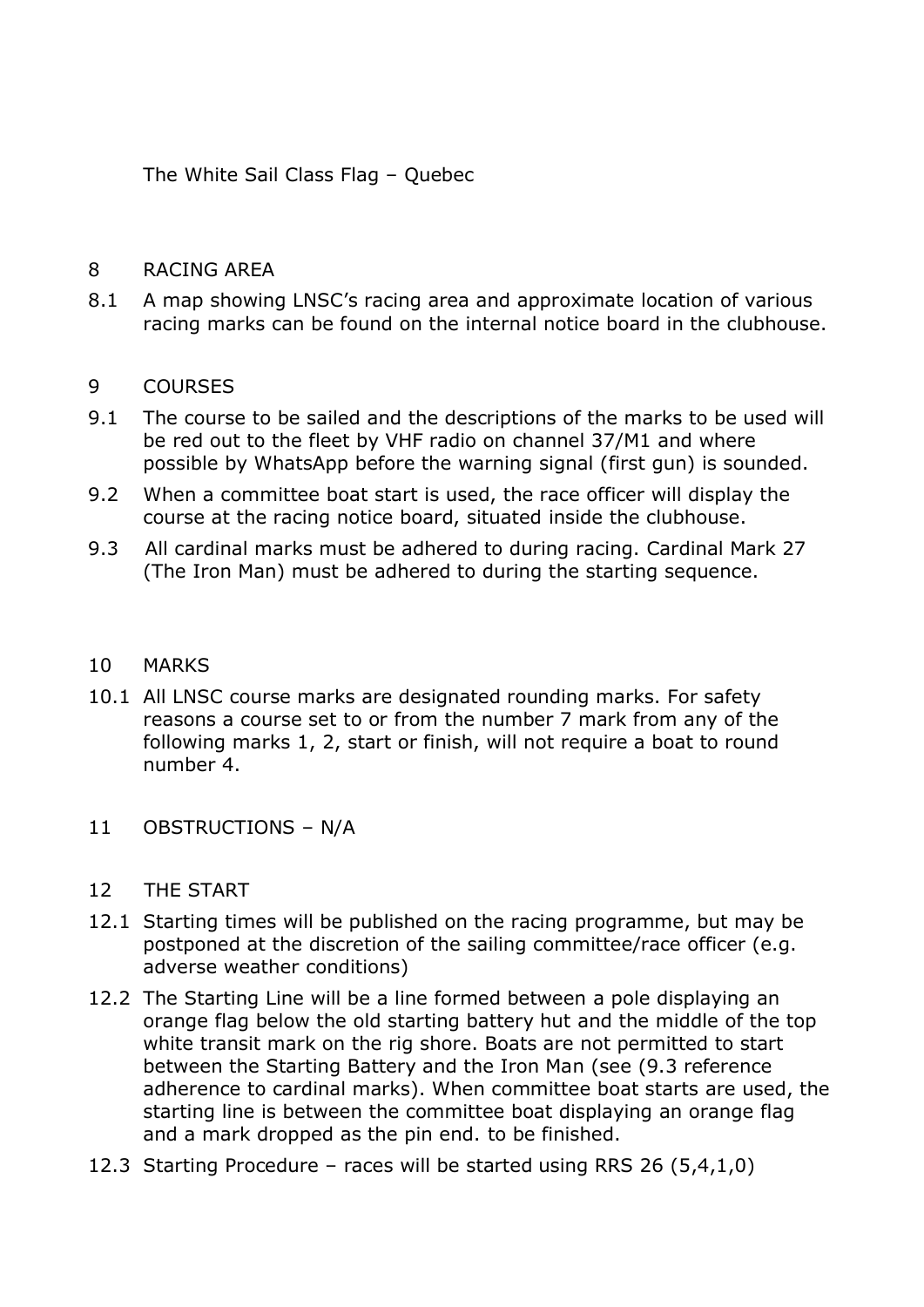- 12.4 An orange flag displayed at the starting battery or aboard a committee boat will indicate a race officer is present and on duty. This flag will remain flying until 15 minutes after the start signal is removed ( unless in the case of multiple starts).
- 12.5 A boat starting later than 15 minutes after her starting signal will be scored Did Not Start without a hearing. This changes RRS A5.1 and A5.2.
- 12.6 Order of Starting. Where a two class start is implemented (see 12.7). In this situation the order of starting is as follows:
	- 1. Spinnaker Class
	- 2. White Sail Class (A & B)
- 12.7 When defined in specific sailing instructions and pursuit races an exclusion zone will be introduced to prevent boats getting in the way of starting boats. A time penalty will be imposed by the race officer on any boat interfering with starting boats.
- 12.8 Boats starting late and motoring out from the marina to the start area should cease engine propulsion no later than a line drawn parallel to the start line and passing through the Iron Man Cardinal. Failure to do so will result in a Two-Turns penalty taken before starting the race or failure to do so in disqualification.

### 13 SHORTENING COURSE AND CHANGE OF COURSE

- 13.1 After the start, the race officer may shorten the course, (display flag S, with two sound signals) or abandon the race (display flag N, N over H, or N over A, with three sound signals) RRS 32.1
- 13.2 To change the position of the next mark, send boats on a new course, or to extend the existing course, the change will be signalled (displaying the flag C with 5 sound signals) before the leading boat has begun the leg. The race officer will change the displayed course to display only the marks still to be sailed, or will notify the fleet of the course to be sailed on VHF channel 37/M1 This is a change to RRS 33.
- 12.3 If a committee boat is used the course change will be announced on VHF channel 37/M1
- 14 THE FINISH
- 14.1 The finishing line is formed between the flagpole, displaying a blue flag, at the starting battery and the middle of the top white transit mark on the rig shore. When committee boat starts are used, the finishing line is between a staff flying a blue flag on the committee boat and a mark at the pin end of the line.
- 14.2 If the race committee is absent when a boat finishes, she[shall] report her finishing time, and her position in relation to nearby boats, to the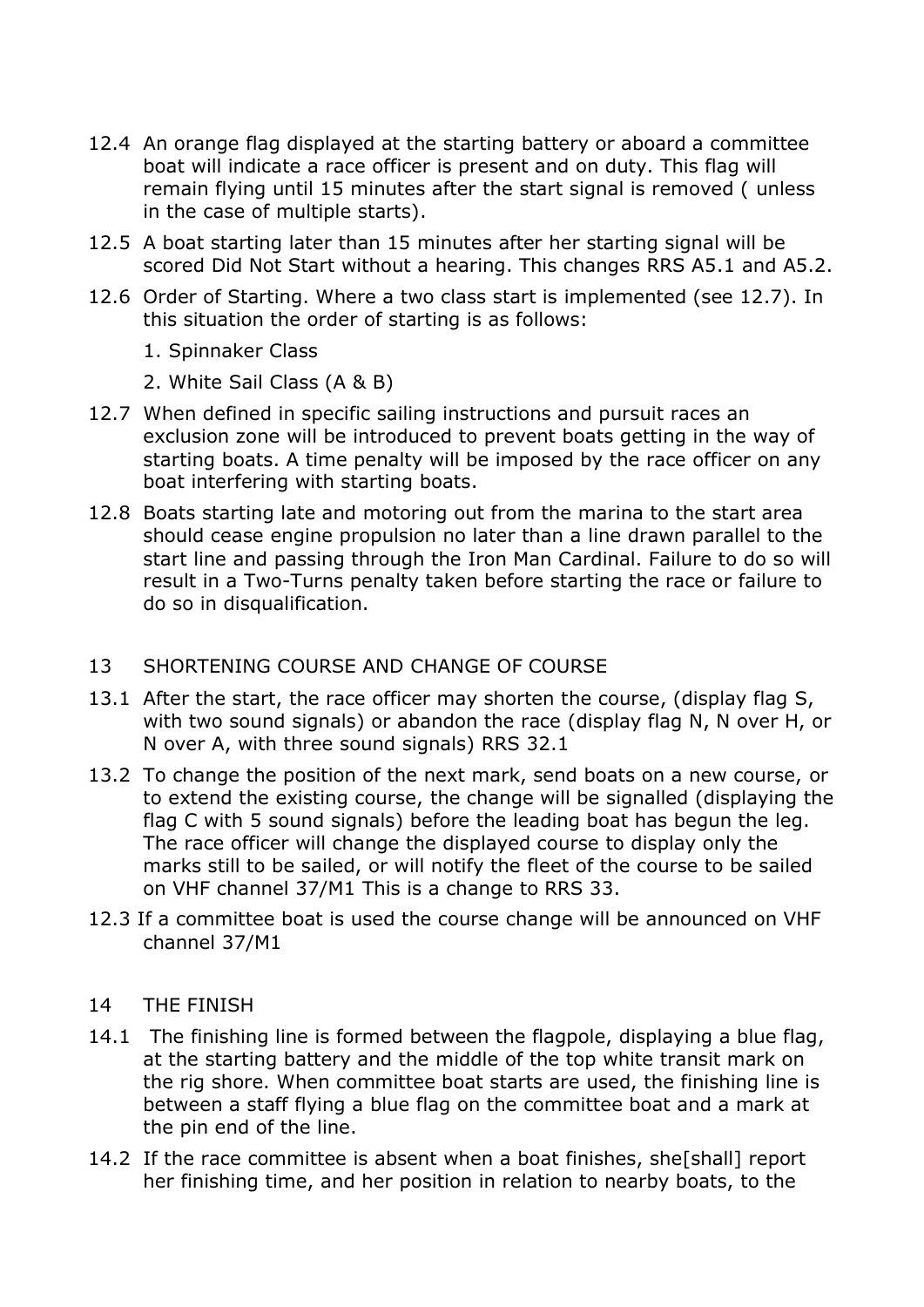race committee at the first reasonable opportunity.

- 14.3 Races will normally be finished over the battery finish line unless otherwise indicated.
- 14.4 At an appropriate time from 15 minutes after the commencement of the race the race officer will display a blue flag to indicate the finish line is being monitored.
- 14.5 Retiring boats must (as soon as practical) notify the race officer via VHF radio channel 37/M1

### 15 PENALTY SYSTEM

## 16 TIME LIMITS [AND TARGET TIMES]

- 16.1 Wednesday evening races will have a time limit of 1 hour and 45 minutes and Saturday afternoon races will have a time limit of 2 hours 30 minutes for the first boat to finish.
- 16.2 Boats that fail to finish within 45 minutes after the first boat in the same class are scored Did Not Finish.
- 16.4 Failure to meet the Target Time will not be grounds for redress. This changes RRS 62.1(a).

### 17 HEARING REQUESTS

- 17.1 Protests will be governed as set out by the ISFA, the racing Rules of Sailing for 2021-2024 Rule 60 and these sailing instructions.
- 17.2 The protest limit is 1 hour after the last boat has finished the last race of the day. Competitors must inform the Race Officer of their decision to protest within this time. The same protest time limit applies to all protests by the race committee and to requests for redress.
- 17.3 Notices will be posted no later than 30 minutes after the protest time limit to inform competitors of hearings in which they are parties or named as witnesses.
- 17.4 Notices of protests by the race committee will be posted to inform boats under RRS61.1(b).
- 17.5 A protest committee shall be organised by any member of the sailing committee once asked to do so by the race officer.
- 17.6 Sailing issues requiring redress (excluding protests which are dealt with by the protest committee) shall be directed to the Sailing Committee. A recommendation shall be made which shall be approved by the main committee. No sailing issues are required to be discussed in the main committee.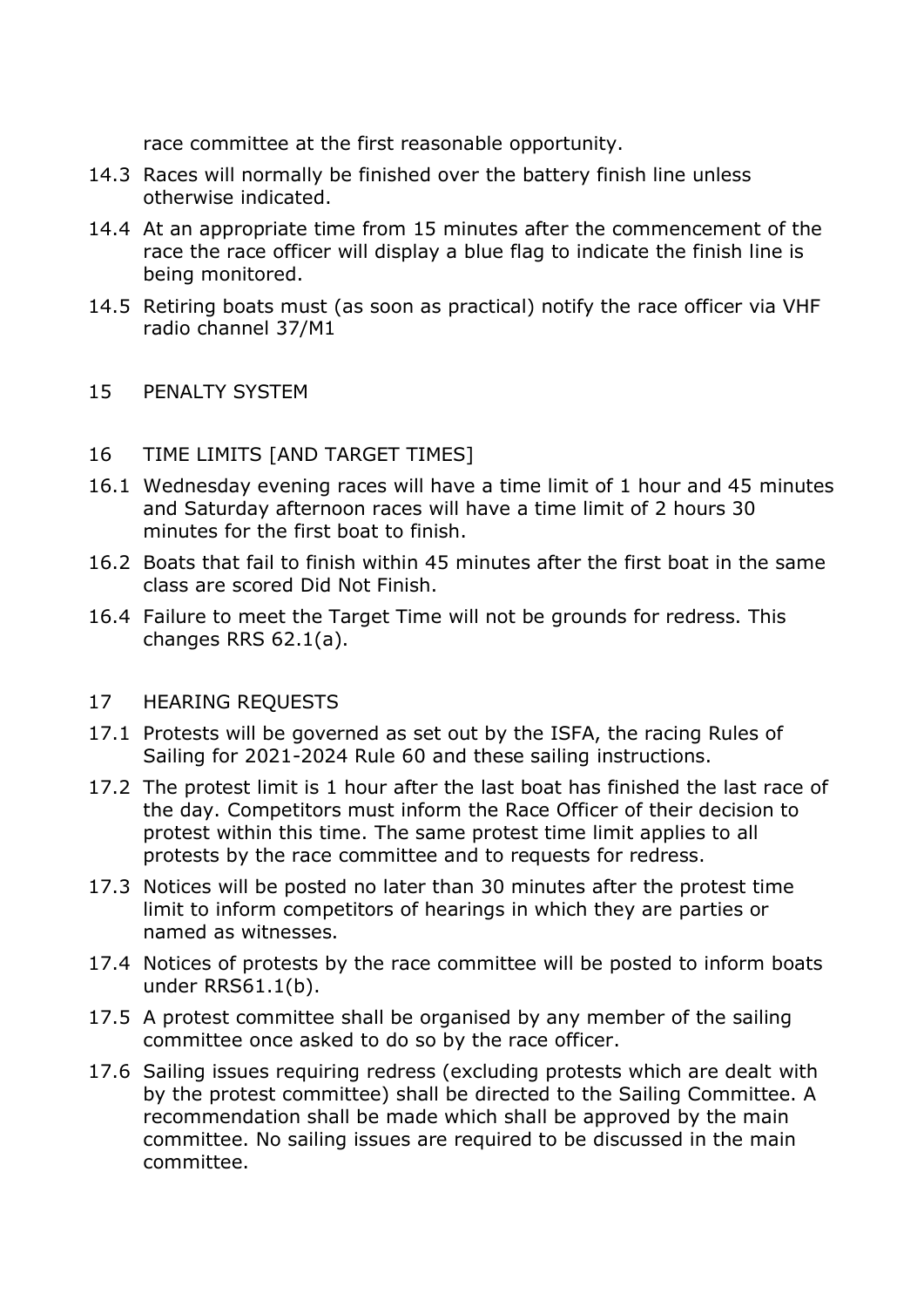### 18 SCORING

- 18.1 The Low Point scoring system of RRS Appendix A4 will apply. Boats that did not start, did not finish, retired after finishing or were disqualified shall be scored points for the finishing place one more than the number of boats entered in the series.
- 18.2 Discards may only be applied to exclude a boat's worst score and may be applied as follows:
	- 1 to 4 races  $= 0$  discards
	- 5 to 6 races  $=$  1 discard
	- $7$  to 8 races = 2 discards
	- 9 or more races = 3 discards.
- 18.3 If a race is cancelled, that race shall be deemed as abandoned. A race shall be scored if it is not abandoned and if one boat sails the course in compliance with RRS 28.1 and finishes within the time limit, even if she retires after finishing or is disqualified. A race in each class will only be valid if there are two or more boats starting in that class.
- 18.4 Members of LNSC who undertake a club starting duty will be awarded average points from that series of all the races they started for the race they missed because of club duty. Average points may only be awarded when the boat in question is in the water available to be sailed.
- 18.5 The corrected time for a finishing boat during a series race will be calculated in the form of LNSC Handicap Scheme (revised monthly).
- 18.6 Boats sailing in the white sail Class will have their handicap raised by 0.0200 if they enter races in the Spinnaker Class and fly a spinnaker.

### 19 SAFETY REGULATIONS

- 19.1 RRS Rule 40.1 is considered to always be in force during all club events. Namely; that each competitor shall wear a personal flotation device except briefly while changing or adjusting clothing or personal equipment. Wet/dry suits are not considered adequate buoyancy.
- 19.2 During all LNSC organised events, all cruisers and Flying Fifteen boats must carry a fully functioning VHF radio, failure to do so may result in disqualification from the event by the Race Officer.
- 19.3 Participation of dinghies during normal club racing will be dependent on the provision of adequate rescue boat cover.
- 20 REPLACEMENT OF CREW OR EQUIPMENT N/A
- 21 EQUIPMENT AND MEASUREMENT CHECKS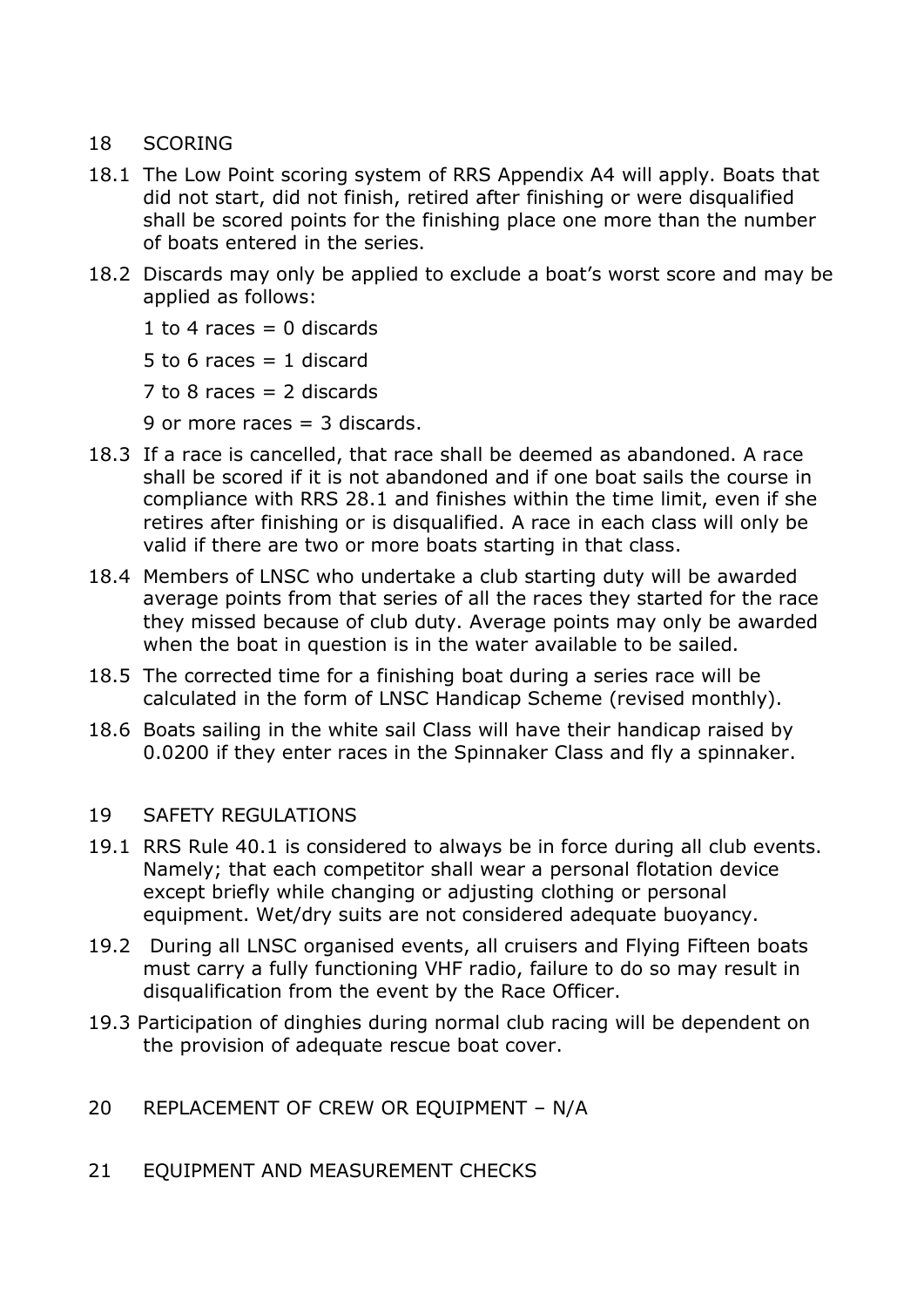- 21.1 The following list of recommended safety equipment should be carried by participating cruisers
	- 21.1.1 first aid kit
	- 21.1.2 fire extinguisher
	- 21.1.3 a minimum of one throwable lifesaving device
	- 21.1.4 equipment able to disconnect or sever the standing rigging
	- 21.1.5 an outboard/inboard engine with an adequate supply of fresh fuel
- 21.2 The following list of recommended safety equipment should be carried by participating Flying Fifteen boats
	- 2.2.1 bucket/bailer
	- 21.2.2 anchor (minimum 2kg) with 12m rope
	- 21.2.3 paddle
- 21.3 A boat or equipment may be inspected at any time for compliance with the class rules, notice of race and sailing instructions.
- 21.4 [DP] When instructed by a race official on the water, a boat shall proceed to a designated area for inspection.
- 22 SUPPLIED BOATS N/A
- 23 OFFICIAL VESSELS N/A
- 24 [DP] SUPPORT TEAMS
- 24.1 Support teams, including all support persons and support person vessels, shall comply with the support team regulations.
- 24.2 Team leaders, coaches and other support persons shall stay outside areas where boats are racing from the time of the preparatory signal for the first start until all boats have finished or retired or the race committee signals a postponement, general recall or abandonment.
- 24.3 Support person vessels shall be identified by their callsign which will be printed upon the vessel or a white numbered flag.
- 25 TRASH DISPOSAL
- 25.1 Trash may be placed aboard official [or support person] vessels.
- 26 BERTHING N/A